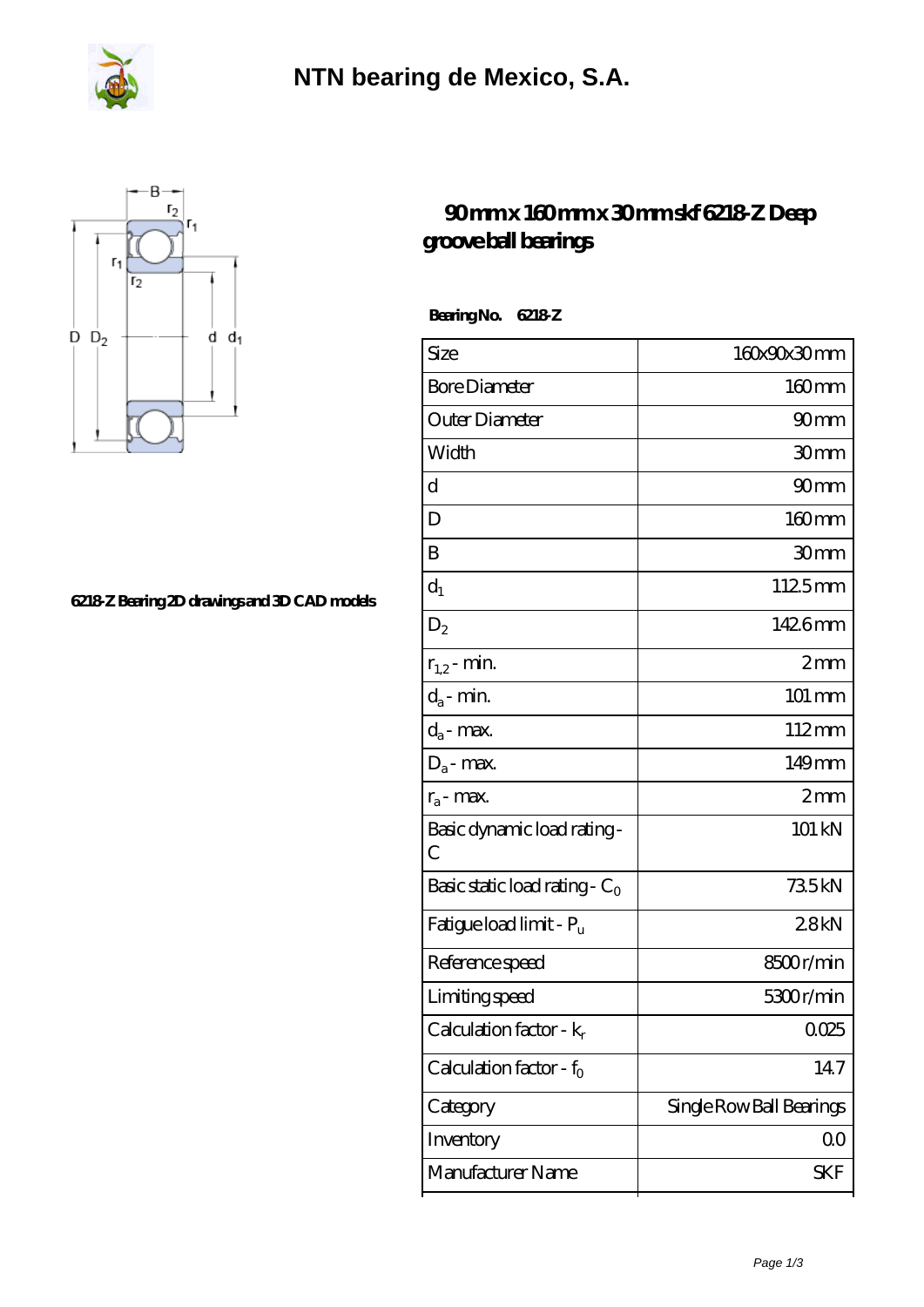

## **[NTN bearing de Mexico, S.A.](https://m.fergusonheatncool.com)**

| Minimum Buy Quantity               | N/A                                                                                                                                                                                                                            |
|------------------------------------|--------------------------------------------------------------------------------------------------------------------------------------------------------------------------------------------------------------------------------|
| Weight /Kilogram                   | 2262                                                                                                                                                                                                                           |
| Product Group                      | BOO3O8                                                                                                                                                                                                                         |
| Enclosure                          | 1 Metal Shield                                                                                                                                                                                                                 |
| Precision Class                    | ABEC 1   ISO PO                                                                                                                                                                                                                |
| Maximum Capacity / Filling<br>Slot | No                                                                                                                                                                                                                             |
| Rolling Element                    | <b>Ball Bearing</b>                                                                                                                                                                                                            |
| Snap Ring                          | No                                                                                                                                                                                                                             |
| <b>Internal Special Features</b>   | No                                                                                                                                                                                                                             |
| Cage Material                      | Steel                                                                                                                                                                                                                          |
| Internal Clearance                 | CO-Medium                                                                                                                                                                                                                      |
| Inch - Metric                      | Metric                                                                                                                                                                                                                         |
| Long Description                   | 90MM Bore; 160MM<br>Outside Diameter; 30MM<br>Outer Race Width; 1 Metal<br>Shield; Ball Bearing; ABEC 1<br>ISO PO, No Filling Slot; No<br>Snap Ring, No Internal<br>Special Features;<br>CO Medium Internal<br>Clearance; Stee |
| <b>Other Features</b>              | Deep Groove                                                                                                                                                                                                                    |
| Category                           | Single Row Ball Bearing                                                                                                                                                                                                        |
| <b>UNSPSC</b>                      | 31171504                                                                                                                                                                                                                       |
| Harmonized Tariff Code             | 8482105068                                                                                                                                                                                                                     |
| Noun                               | Bearing                                                                                                                                                                                                                        |
| Keyword String                     | Ball                                                                                                                                                                                                                           |
| Manufacturer URL                   | http://www.skf.com                                                                                                                                                                                                             |
| Manufacturer Item Number           | 6218 <sub>Z</sub>                                                                                                                                                                                                              |
| Weight/LBS                         | 49427                                                                                                                                                                                                                          |
| Outer Race Width                   | 1.181 Inch   30 Millimeter                                                                                                                                                                                                     |
| Inner Race Width                   | OInch   OMillimeter                                                                                                                                                                                                            |
| Outside Diameter                   | 6.299 Inch   160 Millimeter                                                                                                                                                                                                    |
| Bore                               | 3543Inch   90Millimeter                                                                                                                                                                                                        |
|                                    |                                                                                                                                                                                                                                |